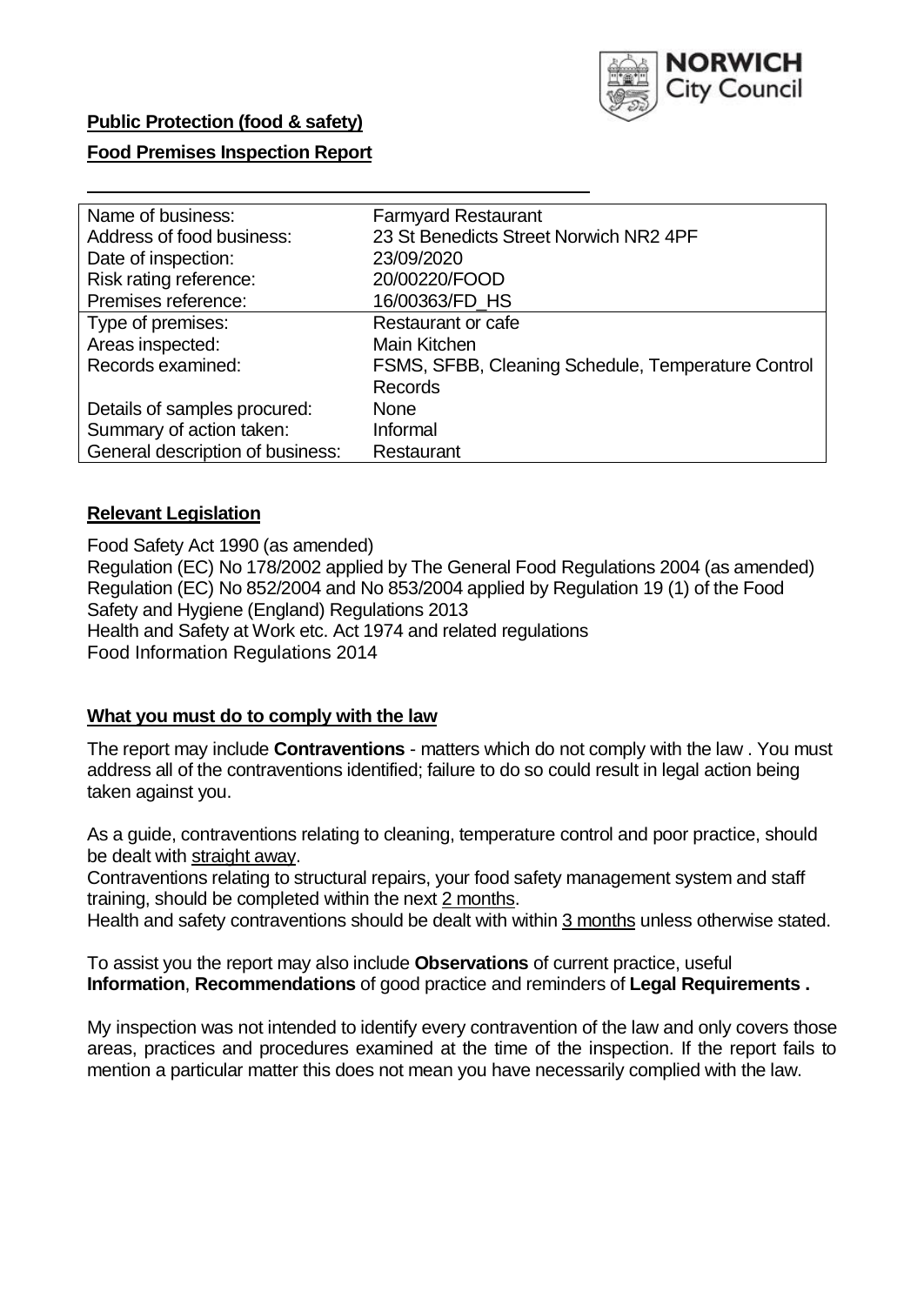## **FOOD SAFETY**

## **How we calculate your Food Hygiene Rating:**

 The food safety section has been divided into the three areas which you are scored against for the hygiene rating: 1. food hygiene and safety procedures, 2. structural requirements and 3. confidence in management/control procedures. Each section begins with a summary of what was observed and the score you have been given. Details of how these scores combine to produce your overall food hygiene rating are shown in the table.

| <b>Compliance Area</b>                     |          |    |                | <b>You Score</b> |                |    |           |    |                |  |  |
|--------------------------------------------|----------|----|----------------|------------------|----------------|----|-----------|----|----------------|--|--|
| Food Hygiene and Safety                    |          |    |                | $\Omega$         | 5              | 10 | 15        | 20 | 25             |  |  |
| <b>Structure and Cleaning</b>              |          |    | $\overline{0}$ | 5                | 10             | 15 | 20        | 25 |                |  |  |
| Confidence in management & control systems |          |    | $\Omega$       | 5                | 10             | 15 | 20        | 30 |                |  |  |
|                                            |          |    |                |                  |                |    |           |    |                |  |  |
| <b>Your Total score</b>                    | $0 - 15$ | 20 | $25 - 30$      |                  | $35 - 40$      |    | $45 - 50$ |    | > 50           |  |  |
| <b>Your Worst score</b>                    | 5        | 10 | 10             |                  | 15             |    | 20        |    | $\blacksquare$ |  |  |
|                                            |          |    |                |                  |                |    |           |    |                |  |  |
| <b>Your Rating is</b>                      | 5        | 4  | 3              |                  | $\overline{2}$ |    |           |    | $\Omega$       |  |  |

Your Food Hygiene Rating is 5 - a very good standard



## **1. Food Hygiene and Safety**

 with legal requirements. You have safe food handling practices and procedures and all the necessary control measures to prevent cross-contamination are in place. Some minor Food hygiene standards are high. You demonstrated a very good standard of compliance contraventions require your attention. **(Score 5)** 

## Contamination risks

**Observation** I was pleased to see you were able to demonstrate effective controls to prevent cross-contamination.

#### Hand-washing

**Contravention** The following indicated that hand-washing was not suitably managed:

• there is only one wash hand basin in the kitchen, which is at the far end of the kitchen

**Legal Requirement** There must be an adequate number of wash hand basins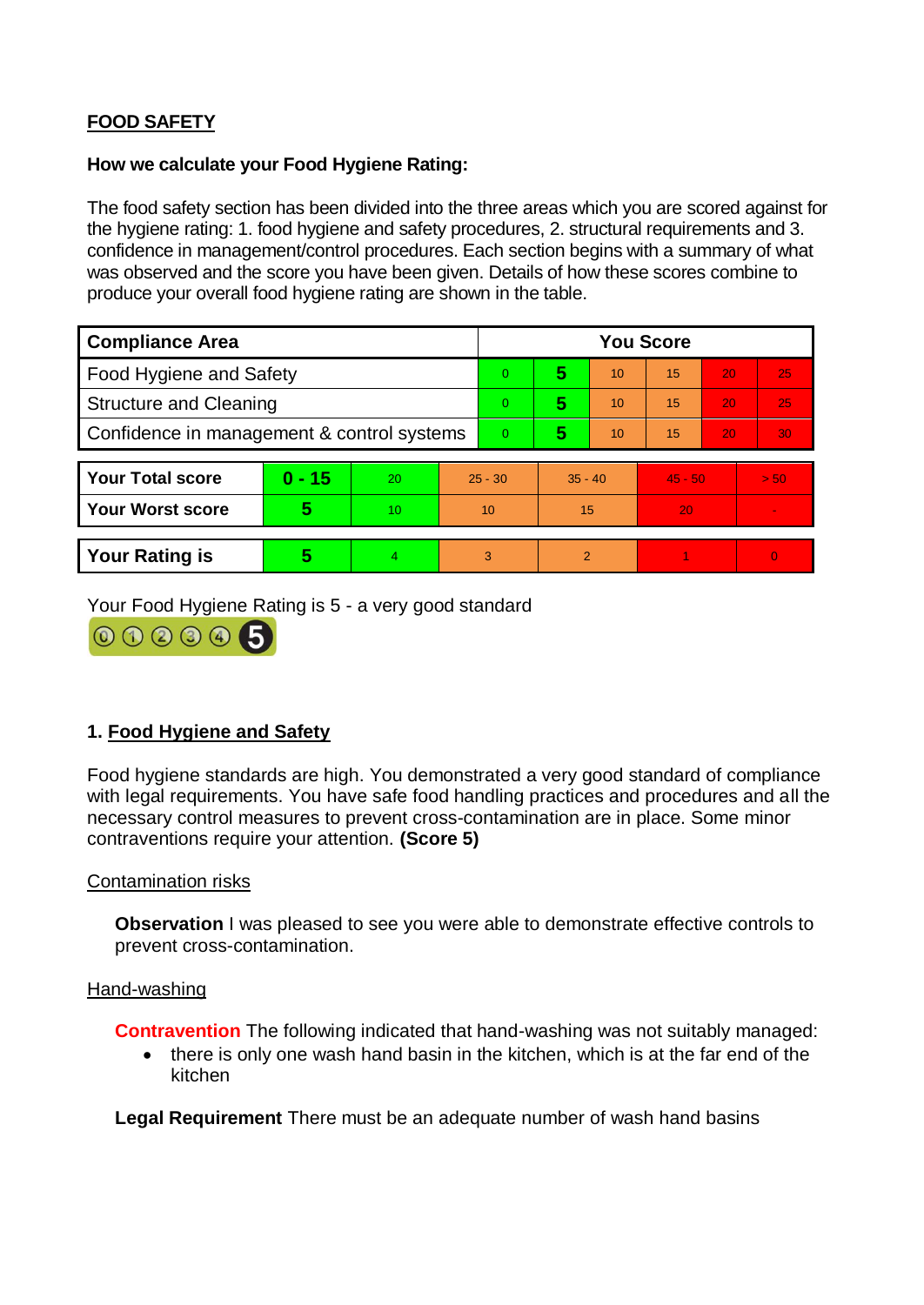## Personal Hygiene

**Observation** I was pleased to see that standards of personal hygiene were high.

### Temperature Control

 **Observation** I was pleased to see you were able to limit bacterial growth and/or survival by applying appropriate temperature controls at points critical to food safety and that you were monitoring temperatures.

### Unfit food

 **Recommendation** You should have a system to identify when open or prepared foods you apply labels which give a date that is 2 days after the day of production e.g. if food is opened on Monday it should be used by the end of Wednesday (an exception is rice need to be used by or discarded, to ensure the food is fit for consumption. I recommend which should not be kept longer than 24 hours)

### Poor Practices

 continue may cause food to become contaminated or lead to its deterioration: **Contravention** The following matters represented poor practice and if allowed to

 you were storing prepared risotto for more than 24 hours, rice should not be kept longer than 24 hours

## **2. Structure and Cleaning**

The structure facilities and standard of cleaning and maintenance are all of a good standard and only minor repairs and/or improvements are required. Pest control and waste disposal provisions are adequate. The minor contraventions require your attention. **(Score 5)** 

#### Cleaning of Structure

**Contravention** The following items were dirty and require more frequent and thorough cleaning:

- flooring underneath equipment
- flooring was badly marked in front of the fridge

**Observation** The kitchen had been well maintained and the standard of cleaning was good.

#### Cleaning of Equipment and Food Contact Surfaces

**Contravention** The following items are dirty and must be cleaned::

- fridge and freezer seals
- electric adaptor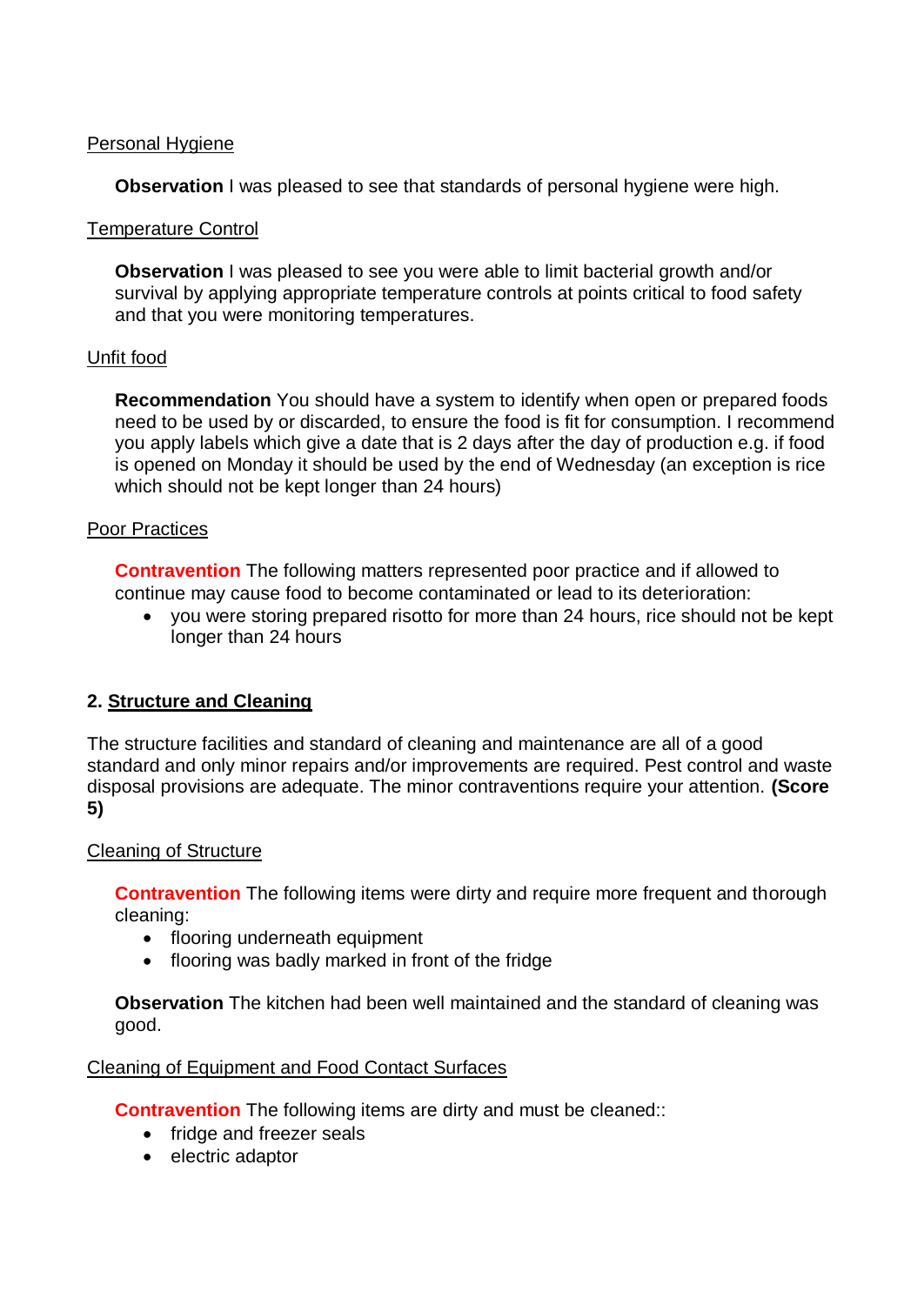**Observation** You had dedicated equipment for the preparation of raw and ready-to-eat foods.

## Cleaning Chemicals / Materials / Equipment and Methods

**Observation I** was pleased to see that the premises was kept clean and that your cleaning materials, methods and equipment were able to minimise the spread of harmful bacteria between surfaces.

### Facilities and Structural provision

**Observation** I was pleased to see the premises had been well maintained and that adequate facilities had been provided.

## Pest Control

**Observation** I was pleased to see that the premises was proofed against the entry of pests and that pest control procedures were in place.

**Observation** You have a pest control contract in place and there is no evidence of pest activity on the premises.

## **3. Confidence in Management**

 of compliance with the law. You have a good track record. There are some minor maintained. Your staff are suitably supervised and trained. You have a good track record. A food safety management system is in place and you demonstrate a very good standard contraventions which require your attention.Your records are appropriate and generally There are some minor contraventions which require your attention. **(Score 5)** 

#### Type of Food Safety Management System Required

**Observation** Your SFBB/food safety management system was in place and working well. I was confident you had effective control over hazards to food.

**Observation** You were date labelling perishable foods appropriately and could demonstrate effective control over food spoilage organisms.

**Observation** You had colour-coded equipment and effective separation between raw and ready-to-eat food at all stages in your operation.

 **Observation** You were monitoring (and recording) the temperatures of your fridges and freezers as well as the temperature of cooked/hot-held food and could demonstrate effective systems for controlling bacterial growth and survival.